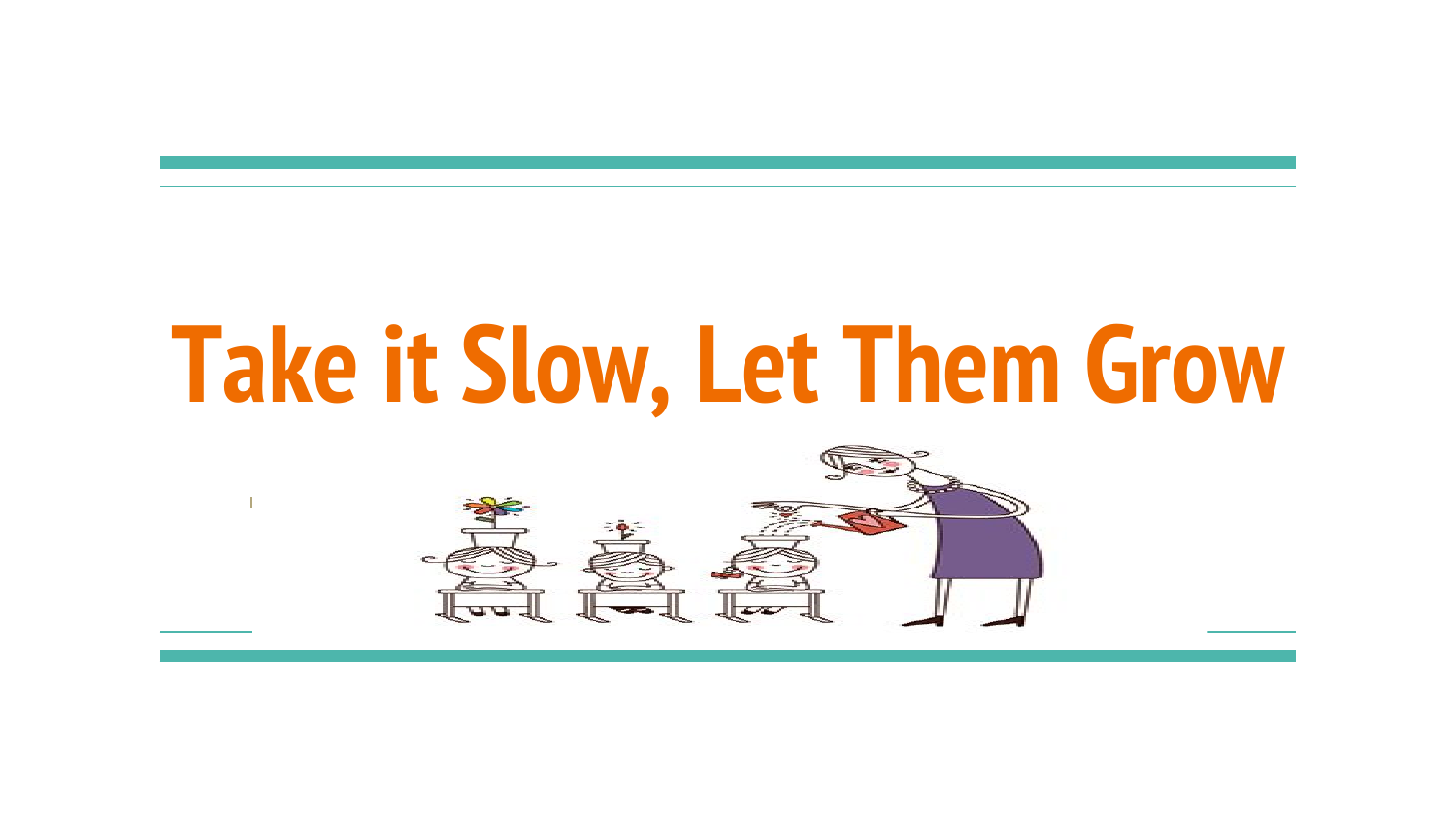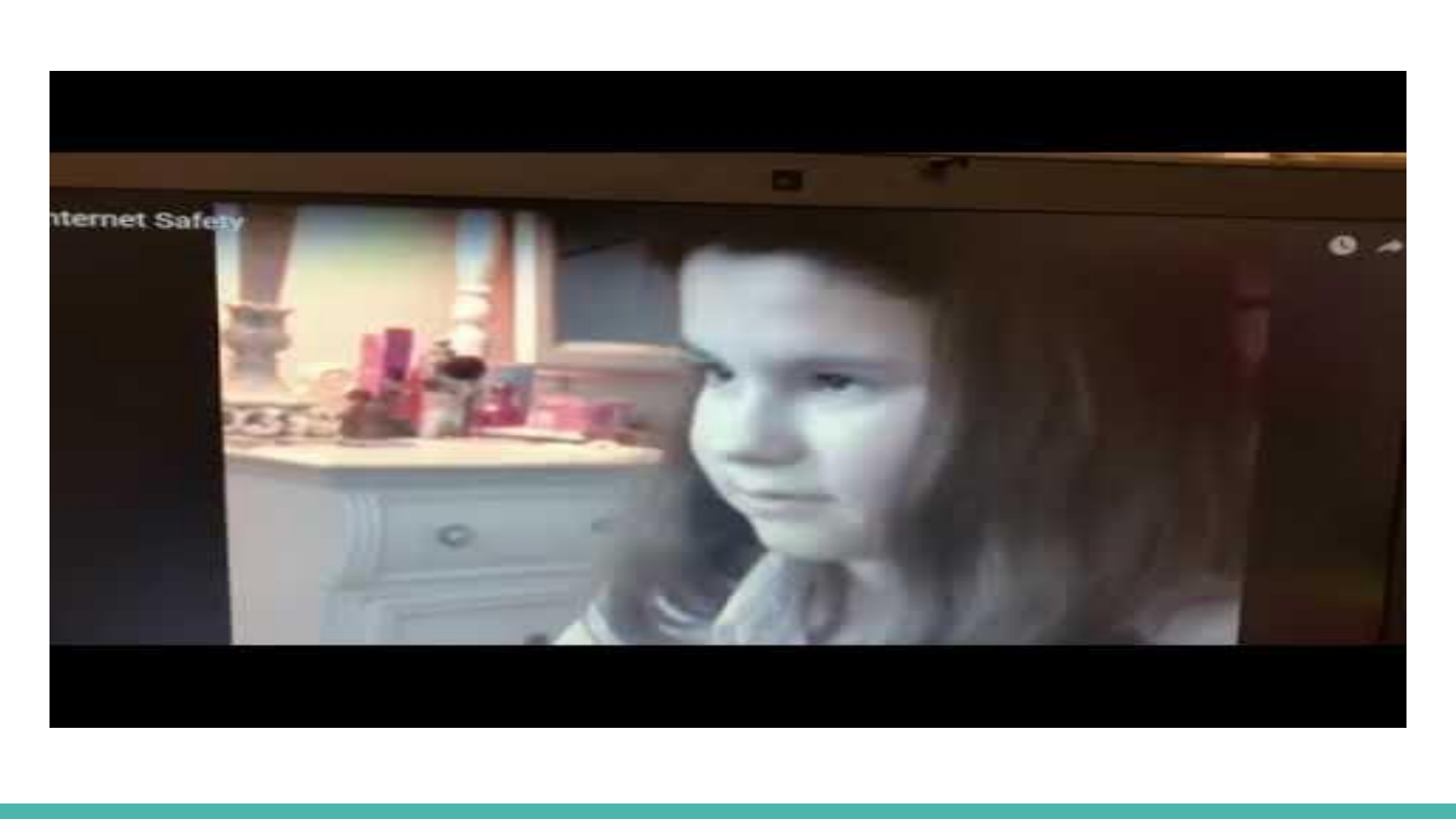### **In the news...**

- Teen Kills Girlfriend over Snapchat
- Gang Plans Public Murder on Facebook Chat
- Cyberbullying is Causing Children Serious Emotional Harm
- Girl Lists "Killing People" Under Facebook Interests; Proceeds to Actually Kill People"
- Alleged Social Media Prank Gone Wrong, Results in Suicide of 11 year old Michigan Boy
- Attorney General Arrests 24 Men in "Operation Open House"
	- A police officer, a public works employee, a firefighter, a college student, etc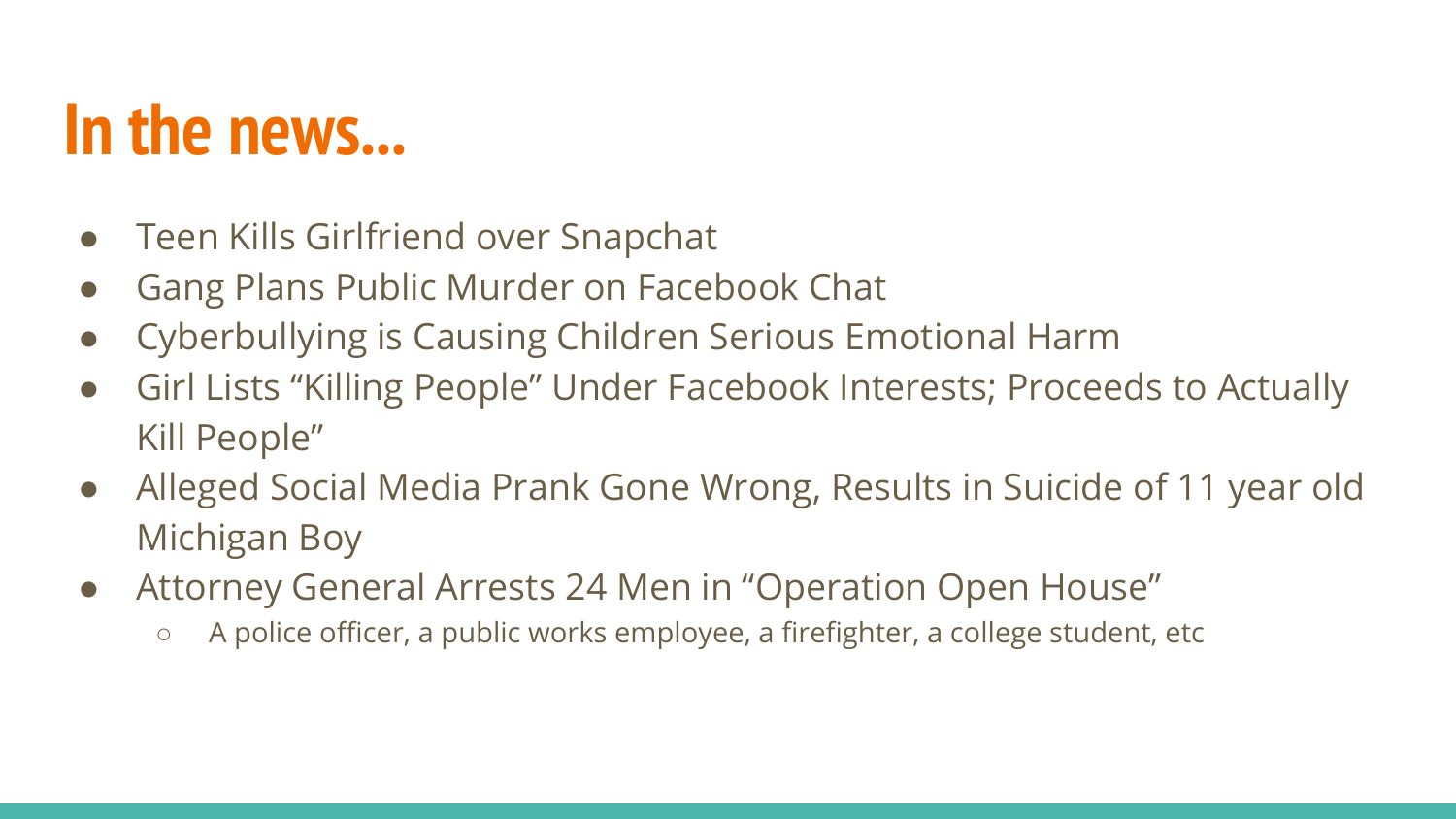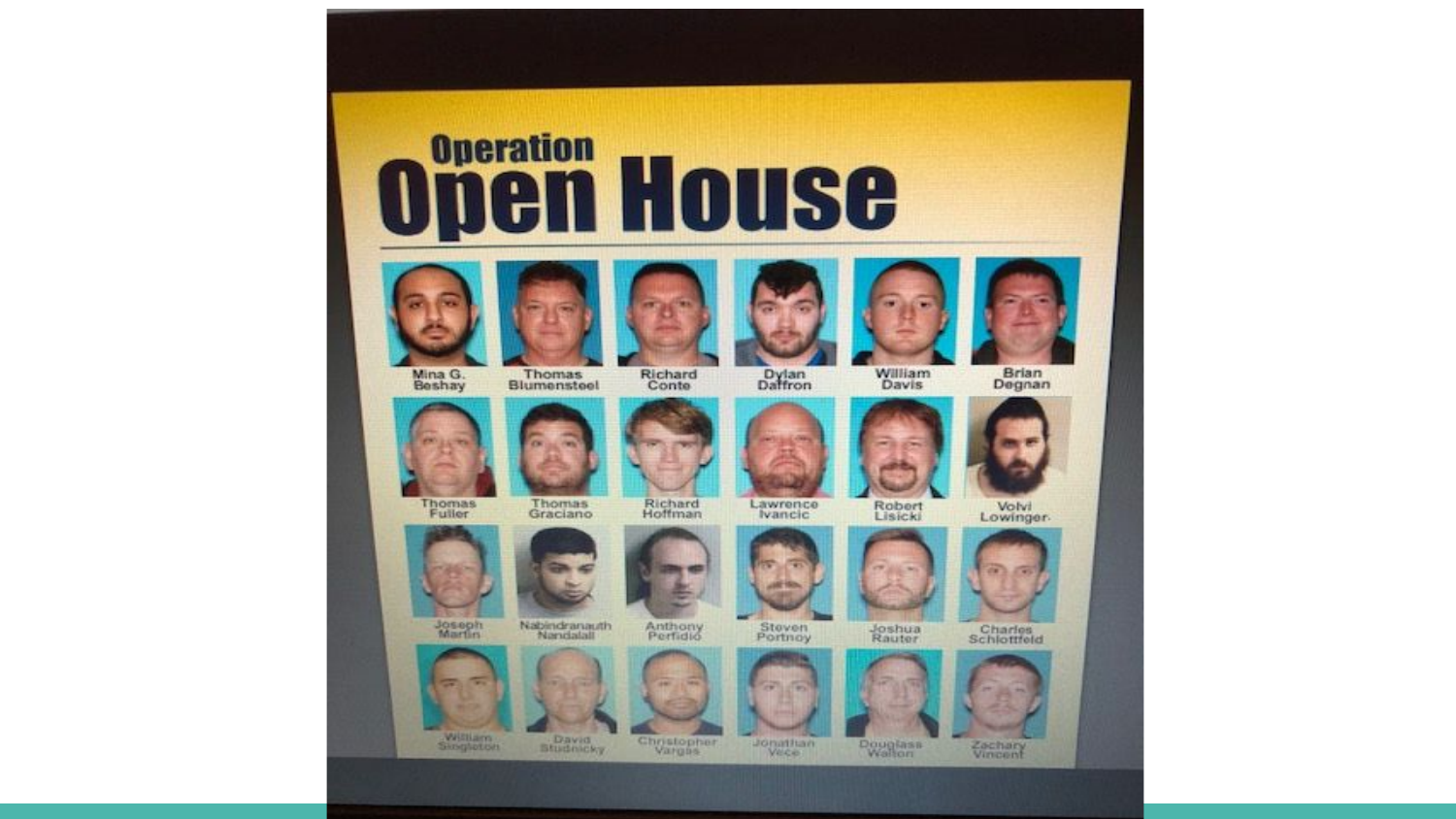### **How children are using the internet**

- The daily screen time is 4 hours a day. But what are they really doing?
	- 59% using social networks
	- 85% using for homework
	- 48% sending emails
	- 78% gaming
	- 71% streaming
	- 74% browsing
	- 63% instant messaging
	- 61% downloading apps

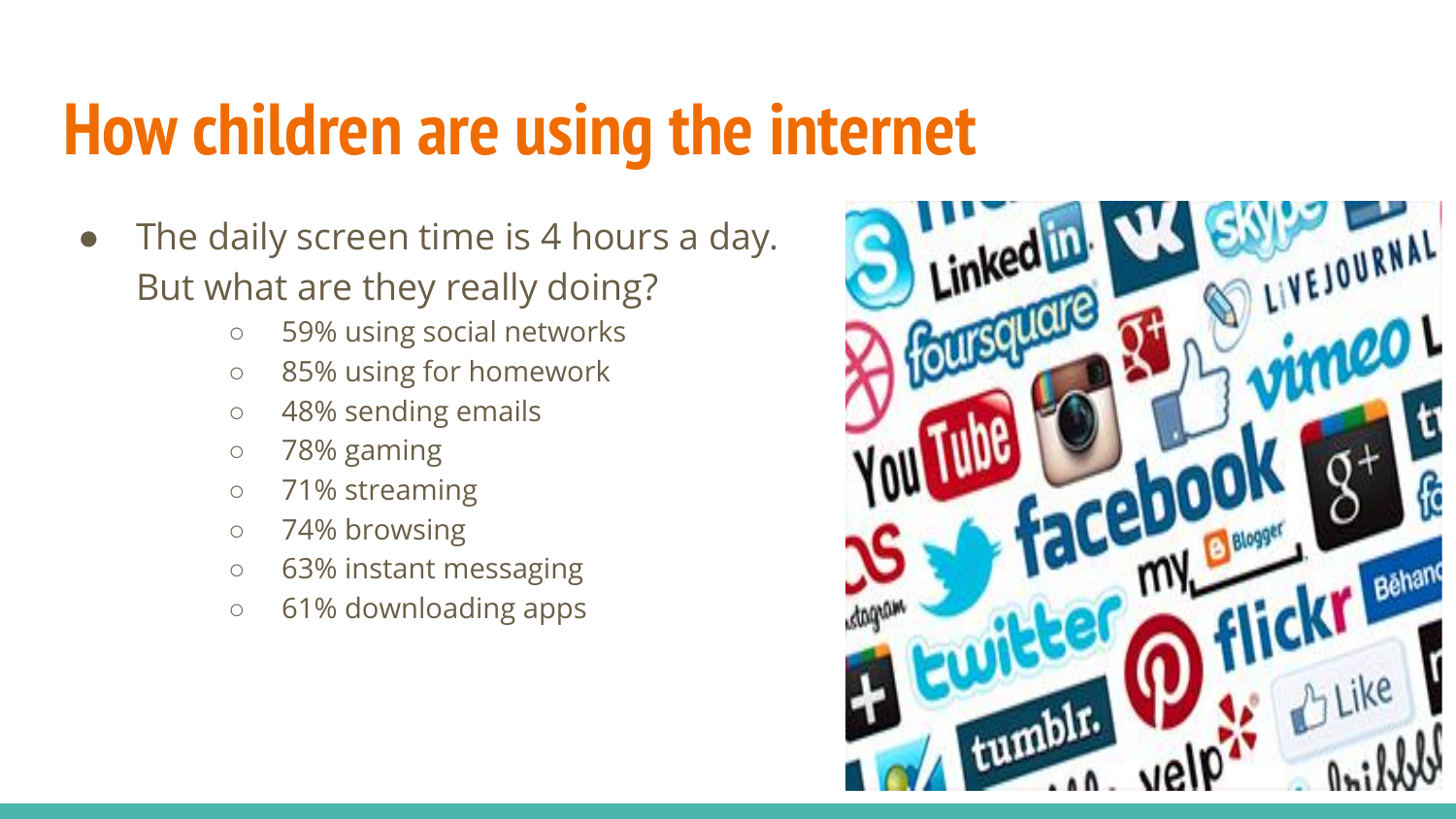#### 10 APPS TEENS ARE USING THAT PARENTS NEED TO KNOW



Calculator% This app looks like a calculator but functions like a secret photo vault.



Omegle A free online chat website that promotes chatting anonymously to strangers.

#### Yellow

Whisper

Ask.fm

This app is designed to allow teens to flirt with each other in a Tinder-like atmosphere.



#### An anonymous app where the creators promote sharing secrets and meeting new people.

**askfm** 

Ask an anonymous question and get an answer. This app has been linked to the most severe forms of cyberbullying.

FOR MORE INFO: APPSOLUTELYAPRILCOM



Hot or Not Strangers rate your profile. Goal is to lead to a hook up.

**Burn Book** Post anonymous rumors about people through audio messages, texts, and photos.

#### **Wishbone**

An app that allows users to compare kids against each other and rate them on a scale.

#### **Kik**

Messaging app. Kik has built in apps and web content that would be filtered on home computer.

Instagram Many kids are now creating fake accounts to hide content from parents. Kids also like to text using Instagram because messages are deleted once a user leaves conversation.

#### **Parental Warning:**

Parents should carefully monitor their children's activity on these popular social media apps and games.











Omegle

Tinder













Hot or Not

Minecraft



Chat Avenue Chat Roulette

Wishbone



Live.ly

Musical.ly







Games:









KIK-





Down

Fortnite

Discord



Paltalk

Tumble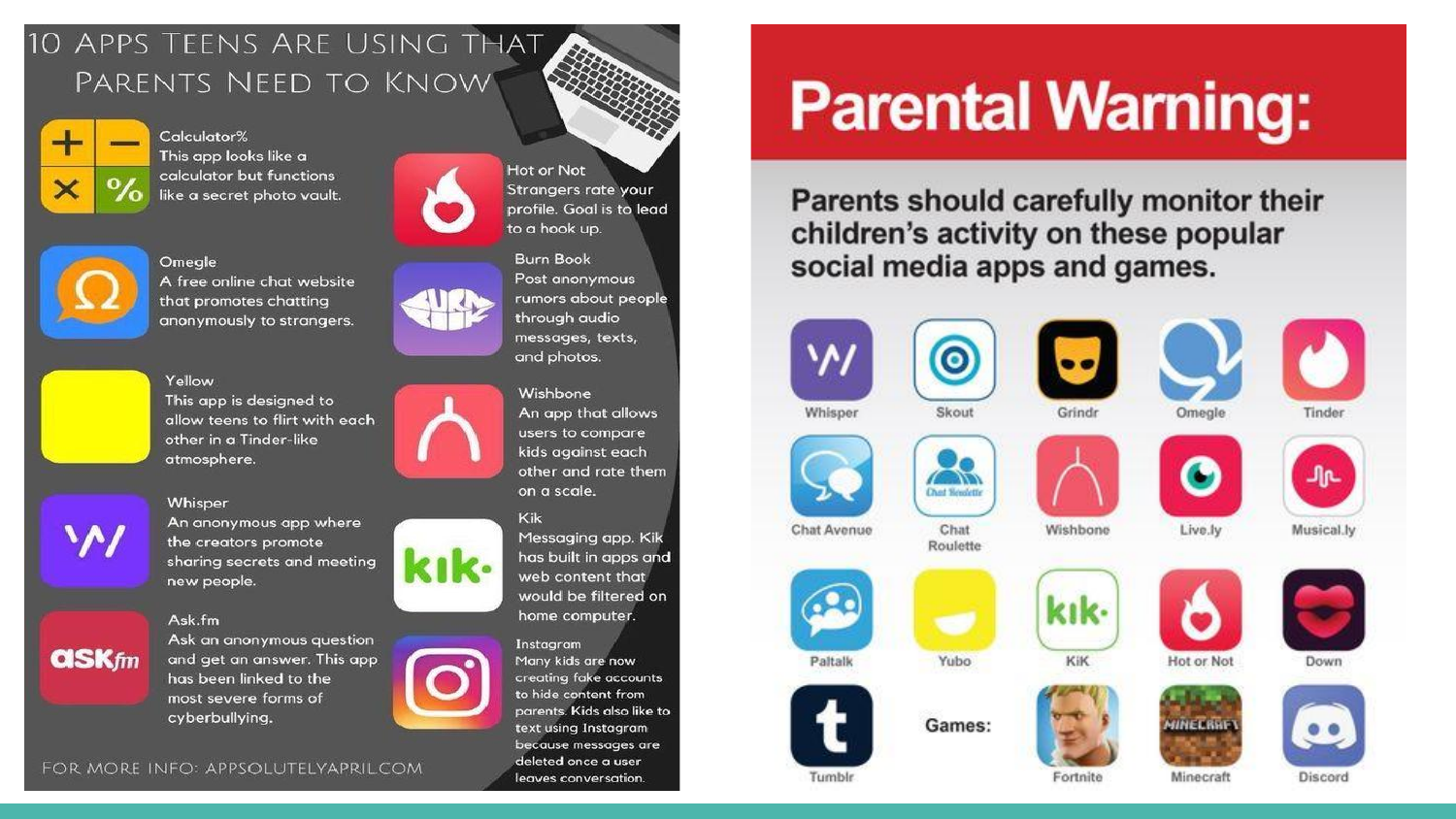### **FOMO: The disease that's sweeping the nation**



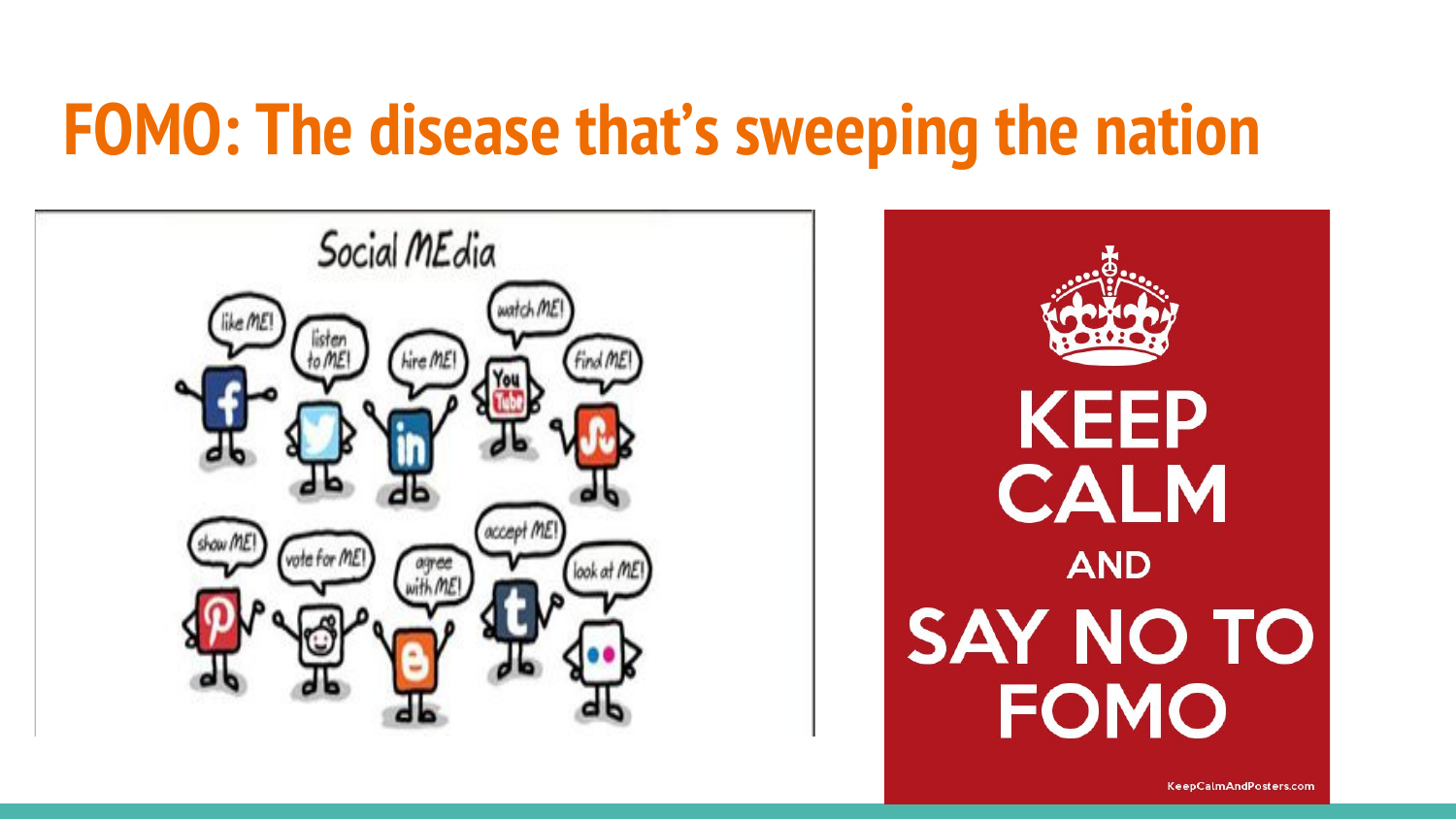# **What's the right age to give my kid social media?**

- Government's answer:
	- The Children's Online Privacy and Protection Act (COPPA), which has been in effect since 2000, protects the private, identifying information about children under age 13.
- Questions to ask yourself:
	- What are their social skills like?
	- How well do they obey the rules?
	- Is he/she trustworthy?
	- Are they 13?
	- Have you had direct and frequent conversations about awkward things? (the big 3 sexting, pornography, and sexual predators)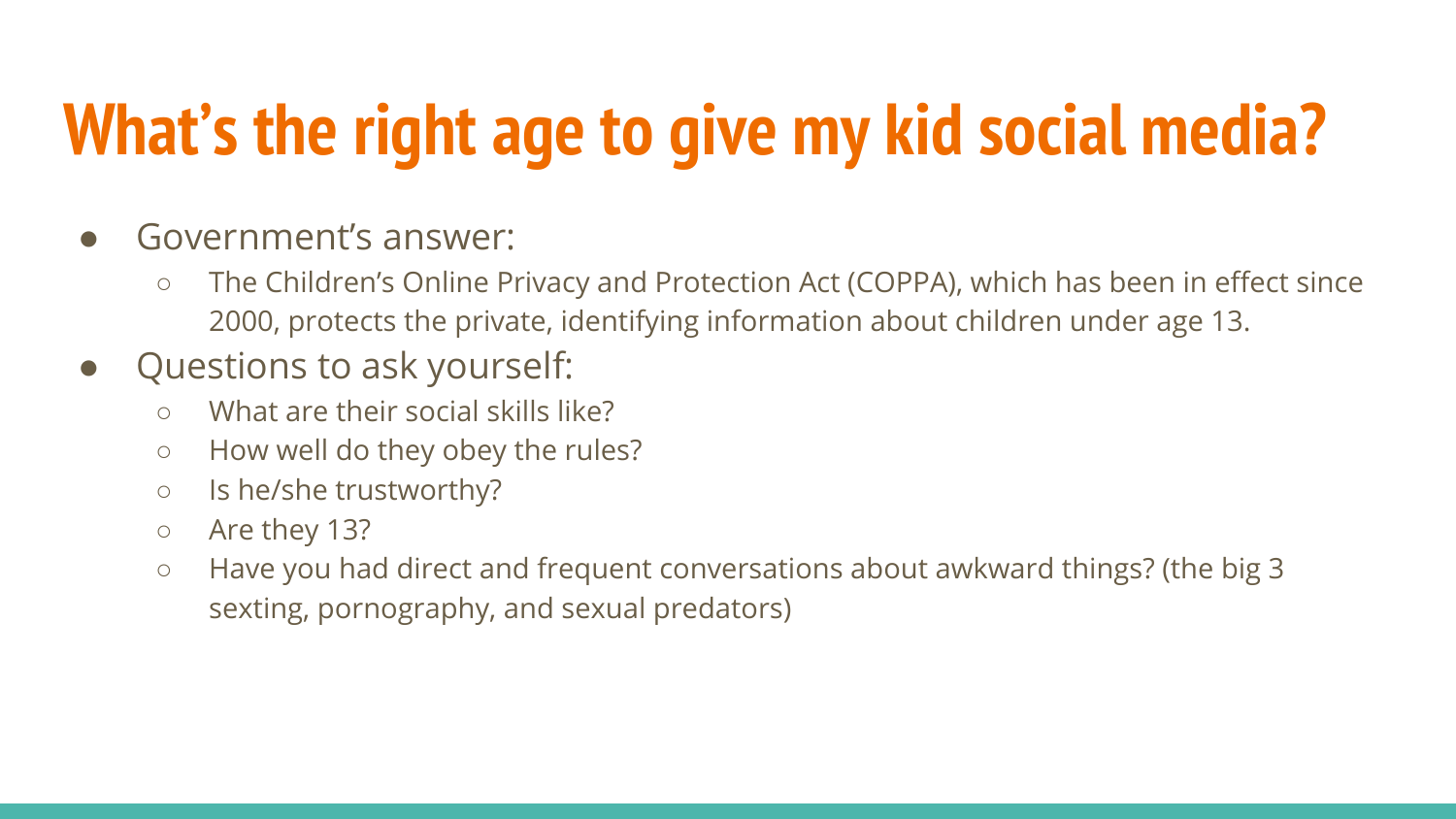# **What are we doing in school?**

- **Character Education**
- **Caught Being Kind**
- Words of Wisdom
- **Assemblies**
- Guidance Counselors in the classroom
	- Social Emotional Learning
	- Second Step Bullying Prevention Units
	- Social Thinking
	- Groups
	- Counseling



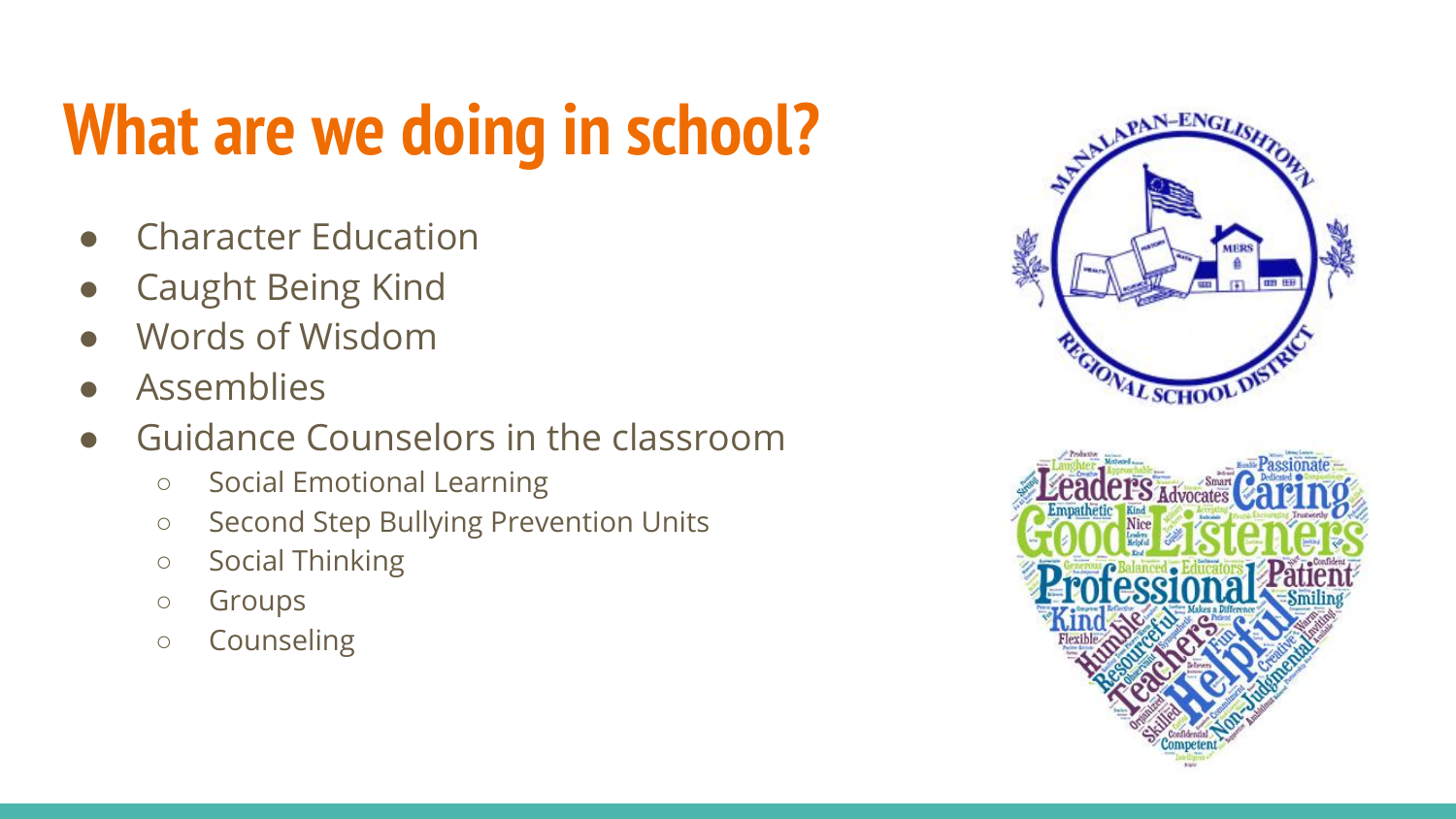## **What can you do?**

- If your primary purpose for a phone is safety, consider a flip phone (yes they still make them)
- If you already gave your child a smartphone, you can restrict their access to social media and turning off their data plan
	- Video for Iphone:

<https://www.internetmatters.org/parental-controls/devices/apple-iphone/>

○ Video for android:

<https://www.internetmatters.org/parental-controls/devices/android-smartphone/>

- Be equally careful about giving your child an iPad or tablet can still access social media (even on the computer)
	- <https://support.apple.com/en-us/HT201304>
	- <https://www.internetmatters.org/parental-controls/smartphones-and-other-devices/>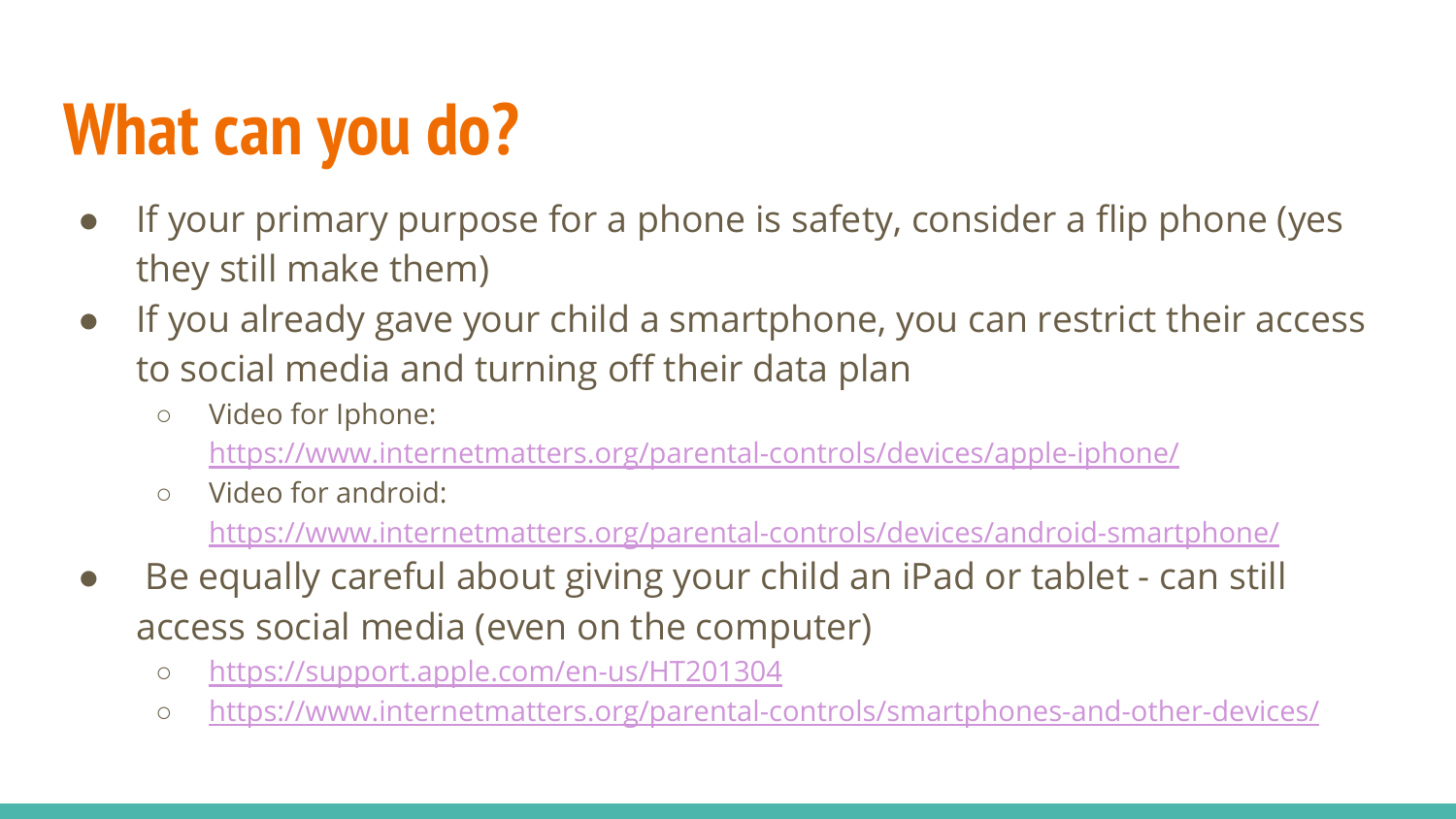### **Manalapan School Chief: Social Media Lets Threat Rumors Fly**

# **What is going to be done?**